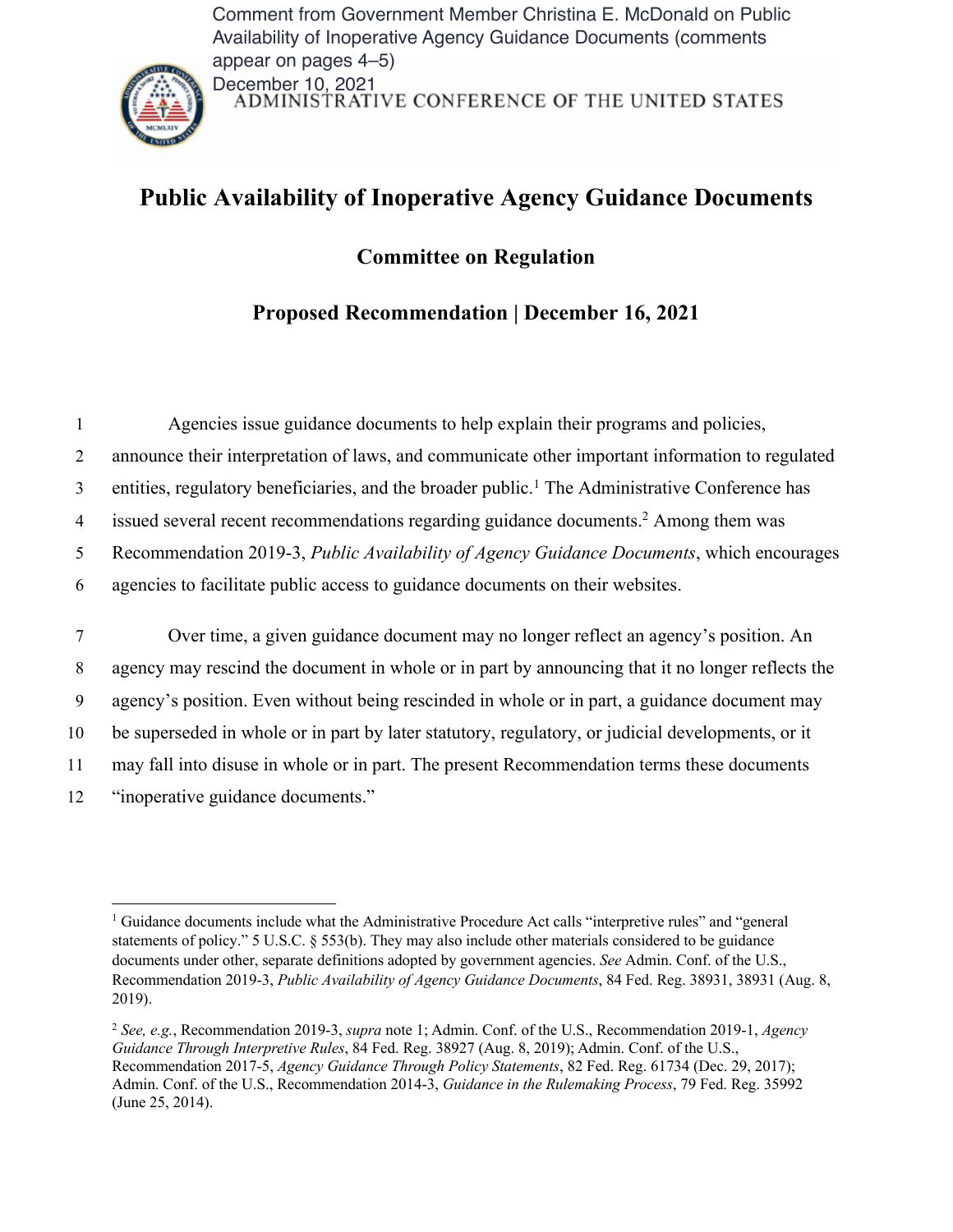

 Some inoperative guidance documents will be of interest to the public because they 14 disclose how an agency's legal interpretations have changed<sup>3</sup> or how policies or programs have 15 changed over time.<sup>4</sup> But if these documents are not posted on an agency's website, they will be either inaccessible (except through a Freedom of Information Act (FOIA) request), in the case of documents not published in the *Federal Register*, or not as accessible as they should be, in the case of documents that were noticed in the *Federal Register*. <sup>5</sup>

 Three statutes require agencies to make some inoperative guidance documents publicly available. The Federal Records Act requires agencies to post on their websites materials that are 21 of "general interest or use to the public." FOIA requires agencies to publish notices in the *Federal Register* when they have rescinded or partially rescinded guidance documents that are 23 addressed to the public generally rather than to specific individuals or organizations.<sup>7</sup> The E- Government Act requires agencies to publish these rescission and partial rescission notices on 25 their websites.<sup>8</sup> Many agencies have also issued regulations pertaining to the public availability of their inoperative guidance documents.

 The Office of Management and Budget's 2007 *Final Bulletin for Agency Good Guidance Practices* imposes additional requirements on agencies relating to inoperative guidance documents. It directs all agencies other than independent regulatory agencies to post notices on their websites whenever they have rescinded or partially rescinded significant guidance documents and to keep those notices in place for a year. It also encourages agencies to stamp or

<sup>&</sup>lt;sup>3</sup> See Blake Emerson & Ronald Levin, Agency Guidance Through Interpretive Rules: Research and Analysis (May 28, 2019) (report to the Admin. Conf. of the U.S.).

 *See* Nicholas R. Parrillo, Agency Guidance Through Policy Statements: An Institutional Perspective (Oct. 12, 2017) (report to the Admin. Conf. of the U.S.).

*See* Recommendation 2019-3, *supra* note 1.

*See* 44 U.S.C. § 3102(2).

 *See* 5 U.S.C. § 552(a)(1); Nat'l Org. of Veterans' Advocs., Inc. v. Sec'y of Veterans Affairs, 981 F.3d 1360, 1375 (Fed. Cir. 2020).

 *See* E-Government Act of 2002, Pub. L. No. 107-347, § 206, 116 Stat. 2899, 2916 (codified at 44 U.S.C. § 3501 note).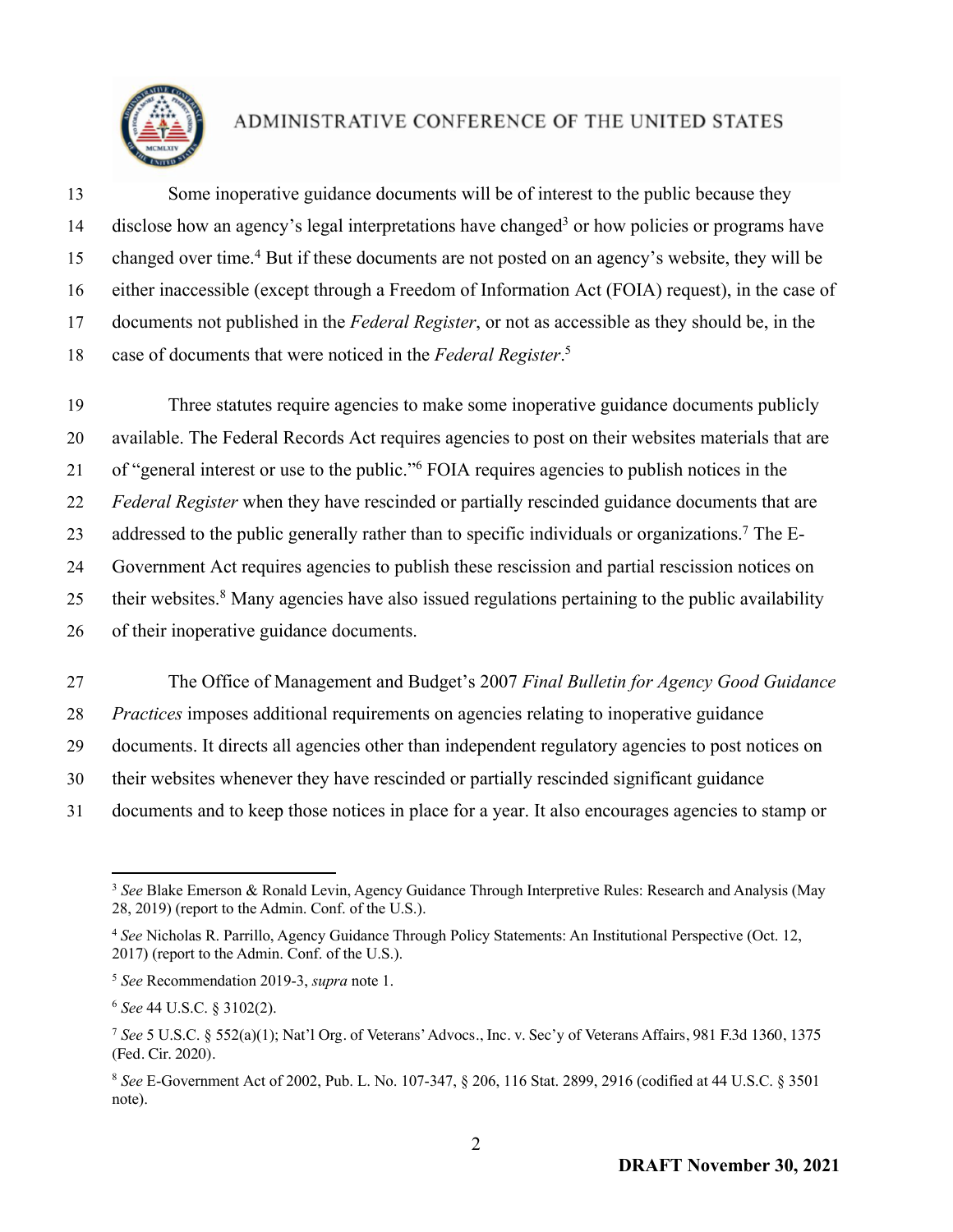

- otherwise prominently identify as "superseded" those significant guidance documents that have 33 become inoperative but which remain available for historical purposes.<sup>9</sup>
- Recommendation 2019-3, though concerned primarily with operative guidance documents, makes several recommendations relating to the posting of inoperative guidance documents. In summary, it recommends that agencies (1) mark posted guidance documents to indicate whether they are current or were withdrawn or rescinded and (2) in the case of rescinded or withdrawn documents, note their rescission or withdrawal date and provide links to any successor documents.

 Recommendation 2019-3 reserved the question, however, of which inoperative guidance documents agencies should publish online. This Recommendation takes up that issue, building on the principles Recommendation 2019-3 set forth for operative documents by extending them, as appropriate, to inoperative guidance documents. Specifically, it advises agencies to develop written procedures for publishing inoperative guidance documents, devise effective strategies for labeling and organizing these documents on their websites, and deploy other means of 46 disseminating information about these documents.<sup>10</sup> The Recommendation also encourages agencies to provide clear cross-references or links between inoperative guidance documents and any operative guidance documents replacing or modifying them.

 This Recommendation, like Recommendation 2019-3, accounts for differences across agencies in terms of the number of guidance documents they issue, how they use guidance 51 documents, and their resources and capacities for managing online access to these documents.<sup>11</sup>

 *See* OFFICE OF MGMT. & BUDGET, EXEC. OFFICE OF THE PRESIDENT, OMB BULL. NO. 07-02, FINAL BULLETIN FOR AGENCY GOOD GUIDANCE PRACTICES (2007).

<sup>&</sup>lt;sup>10</sup> Several paragraphs of this Recommendation directly or indirectly apply the paragraphs of Recommendation 2019- to inoperative guidance documents. Compare Paragraph 1 of this Recommendation with Recommendation 2019-3, ¶ 1; Paragraph 3 with Recommendation 2019-3, ¶¶ 4, 7, 9; Paragraph 4 with Recommendation 2019-3, ¶ 8; and Paragraph 6 with Recommendation 2019-3, ¶ 11.

 *See* Todd Rubin, Public Availability of Inoperative Agency Guidance Documents (Nov. 22, 2021) (report to the Admin. Conf. of the U.S.); Cary Coglianese, Public Availability of Agency Guidance Documents (May 15, 2019) (report to the Admin. Conf. of the U.S.).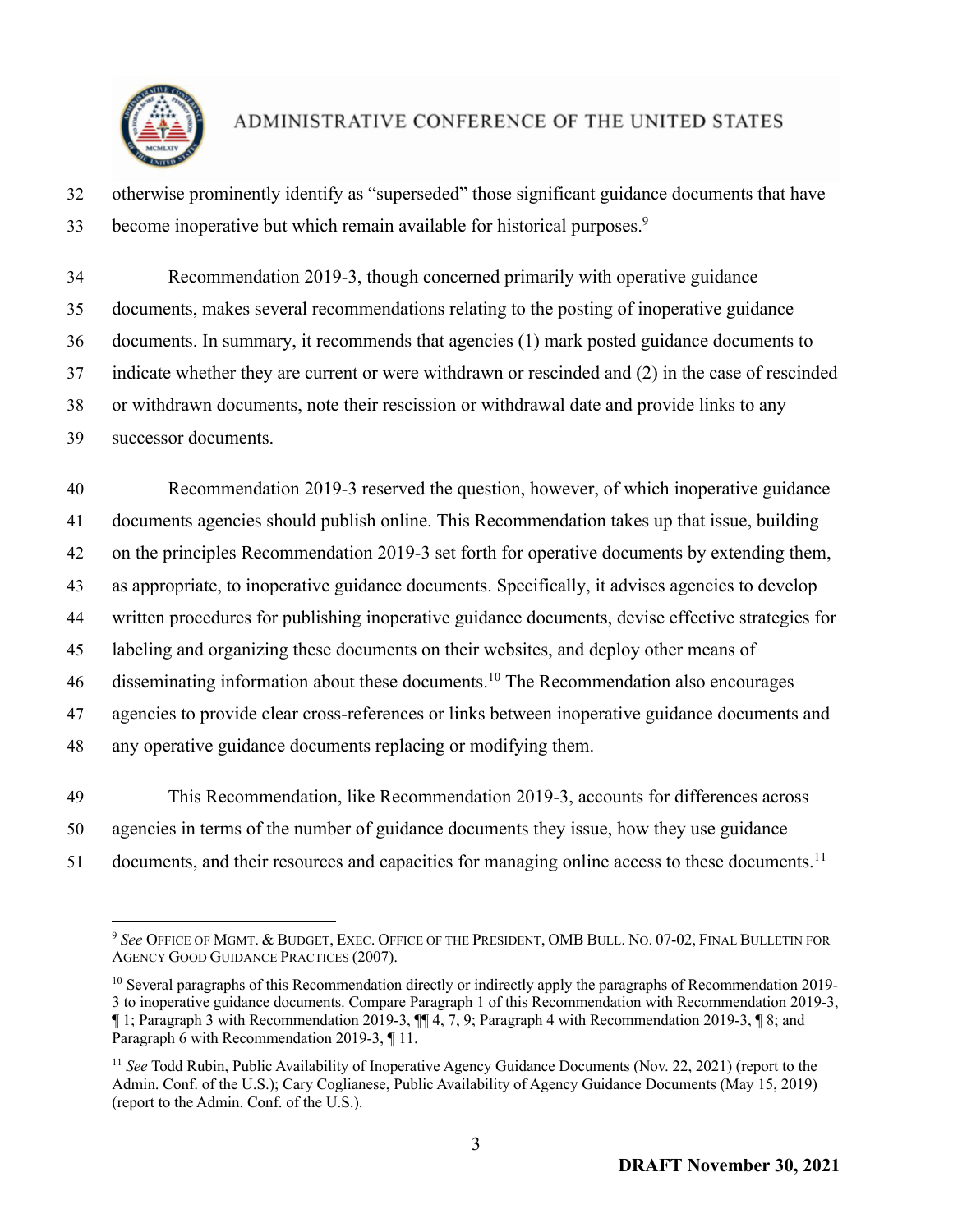

- Accordingly, although it is likely that agencies following this Recommendation will make some
- of their inoperative guidance documents more readily available to the public, this
- Recommendation should not be understood as necessarily advising agencies to post the full
- universe of their inoperative guidance documents online.
- This Recommendation is limited to guidance documents that become inoperative in the
- future. Agencies may, of course, choose to apply it retrospectively to existing inoperative
- guidance documents.

#### **RECOMMENDATION**

## **Establishing Written Procedures Governing the Public Availability of Inoperative Guidance Documents**

 1. Each agency should develop and publish on its website written procedures governing the public availability of inoperative guidance documents and should consider doing the following in its procedures: a. Explaining what it considers to be inoperative guidance documents for purposes of its procedures instituted under this Recommendation; b. Identifying which one or more of the following kinds of inoperative guidance documents are covered by its procedures: rescinded guidance documents, partially rescinded guidance documents, superseded guidance documents, partially superseded guidance documents, or guidance documents that have fallen into disuse in whole or in part; c. Identifying, within the kinds of inoperative guidance documents covered by its procedures, which categories of inoperative guidance documents will be published on its website and otherwise made publicly available, taking into consideration the categories articulated in Paragraph 2 below; d. Explaining how it will include links or cross-references between any related inoperative and operative guidance documents;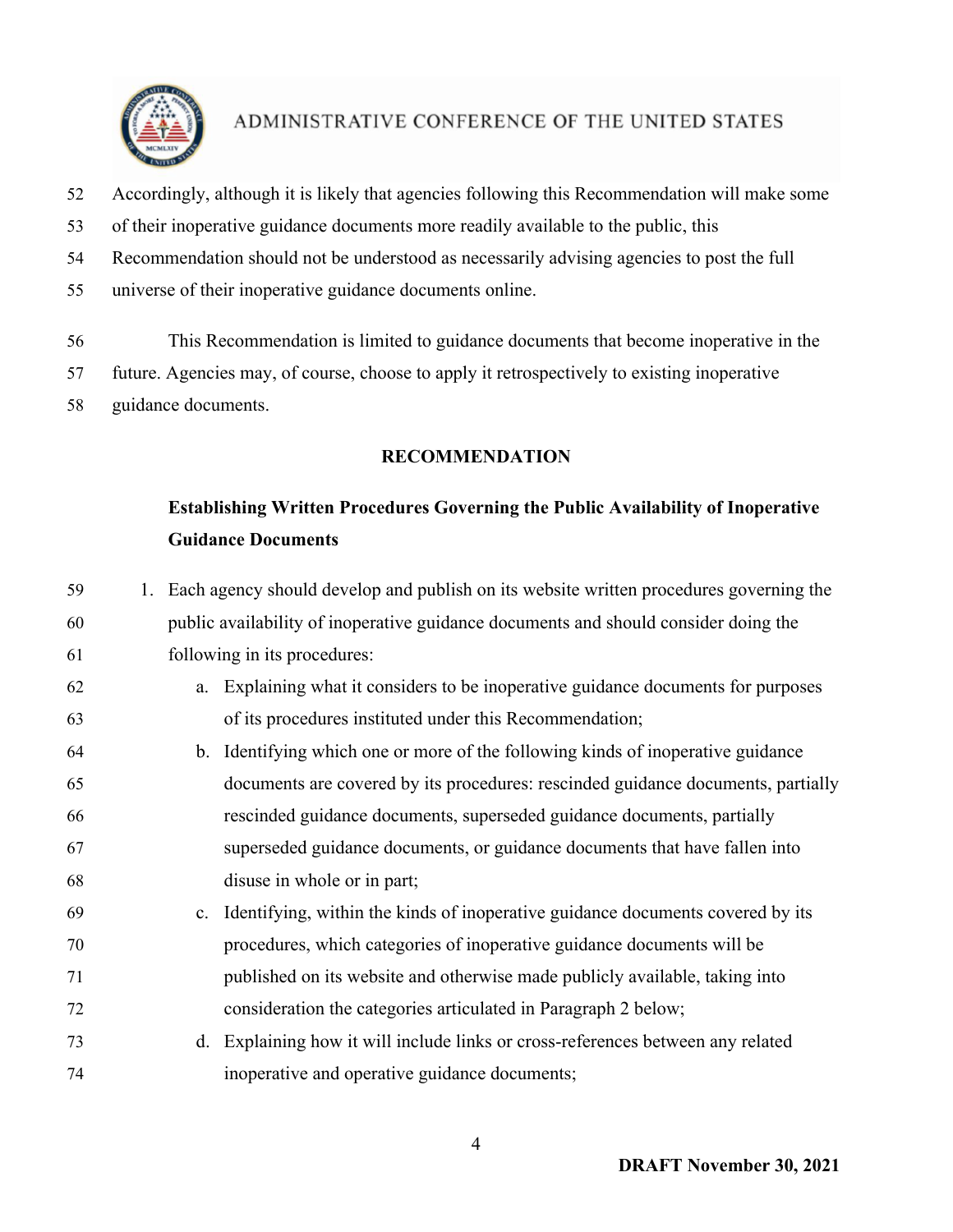

- e. Specifying how long inoperative guidance documents will be retained on its website;
- f. Specifying whether some types of previously unpublished operative guidance documents will be posted on its website and otherwise made publicly available when they become inoperative and, if so, under what circumstances;
- g. Providing for how inoperative guidance documents will be organized on its website to facilitate searching and public access;
- h. Identifying, as provided in Paragraph 4 below, what labels and explanations it will use to communicate clearly the inoperative status of guidance documents; and
- i. Indicating whether any or all of the procedures should be applied retroactively.

### **Determining Which Categories of Inoperative Guidance Documents to Publish Online and Otherwise Make Publicly Available**

 2. Each agency should consider publishing on its website and otherwise making publicly available one or more of the following categories of inoperative guidance documents: a. Inoperative guidance documents whose operative versions it made publicly 88 available $\bigcap$ 89 b. Inoperative guidance documents that, if they were operative, would be made publicly available under its current policies; c. Inoperative guidance documents that have been replaced or amended by currently operative guidance documents; d. Inoperative guidance documents that expressed policies or legal interpretations that remain relevant to understanding current law or policy; e. Inoperative guidance documents that generated reliance interests when they were operative; f. Inoperative guidance documents that generate—or, when they were operative, generated—numerous unique inquiries from the public; g. Inoperative guidance documents that are—or, when operative, were—the subject of attention in the general media or specialized publications relevant to the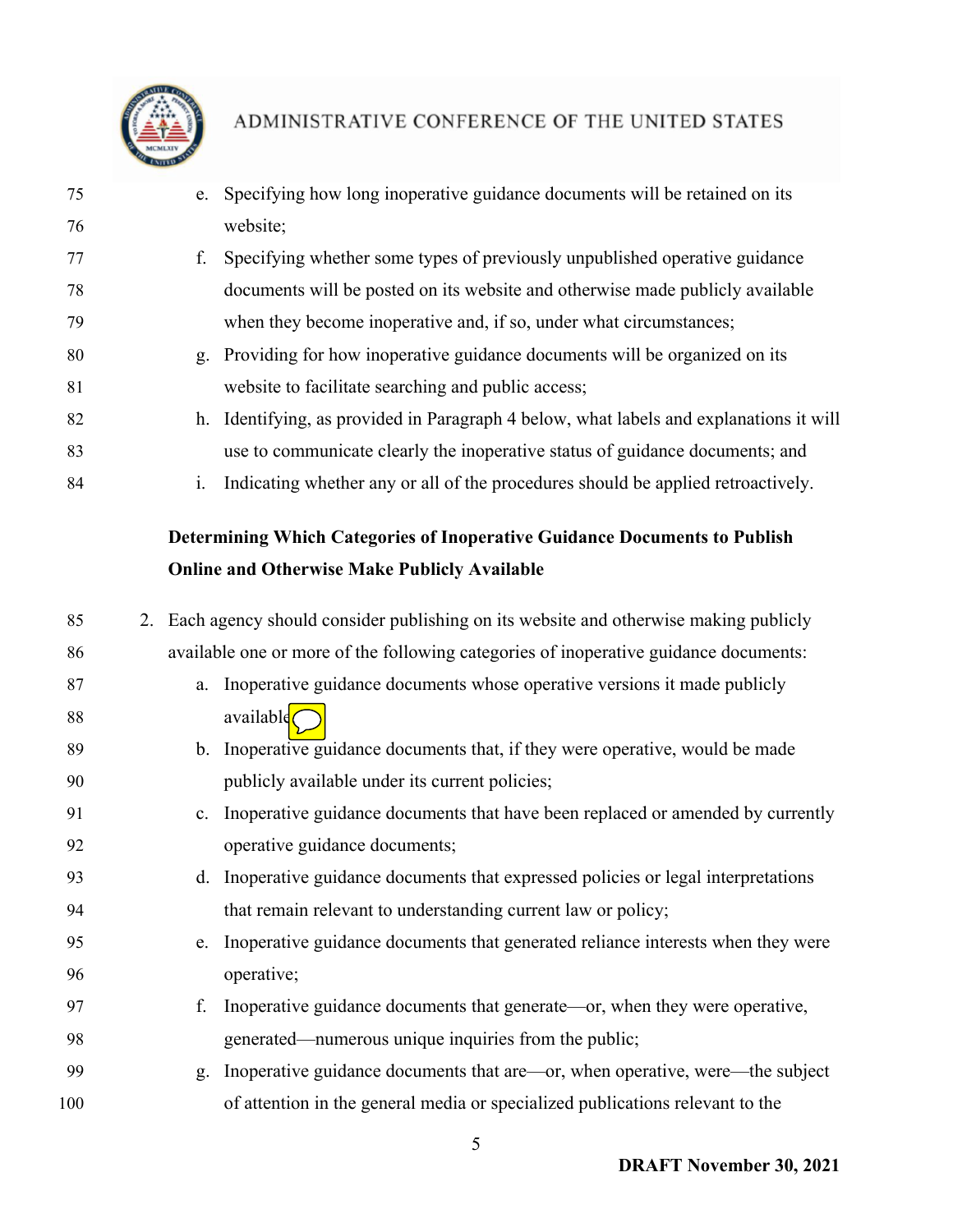

| 101 |    | agency, or have been cited frequently in other agency documents, such as permits, |
|-----|----|-----------------------------------------------------------------------------------|
| 102 |    | licenses, grants, loans, contracts, or briefs;                                    |
| 103 |    | h. Inoperative guidance documents whose operative versions generated a high level |
| 104 |    | of public participation when they were originally being formulated; and           |
| 105 | 1. | Inoperative guidance documents that, when operative or originally being           |
| 106 |    | formulated, had been published in the Unified Agenda of Federal Regulatory and    |
| 107 |    | Deregulatory Actions or were considered "significant guidance documents" under    |
| 108 |    | the Office of Management and Budget's Final Bulletin for Agency Good              |
| 109 |    | Guidance Practices.                                                               |

### **Organizing and Labeling Inoperative Guidance Documents Available Online**

| 110 | 3. Each agency should organize its inoperative guidance documents on its website to make  |
|-----|-------------------------------------------------------------------------------------------|
| 111 | it easy for members of the public to find them and relate them to any successor guidance  |
| 112 | documents. The agency should consider one or more of the following approaches:            |
| 113 | a. Assigning a unique guidance identification number to each inoperative guidance         |
| 114 | document, if this number had not already been assigned when the document was              |
| 115 | operative;                                                                                |
| 116 | b. Creating a table that is indexed, tagged, or sortable and is dedicated exclusively to  |
| 117 | displaying entries for inoperative guidance documents, with links to these                |
| 118 | documents;                                                                                |
| 119 | c. Providing a search function that enables retrieval of inoperative guidance             |
| 120 | documents;                                                                                |
| 121 | d. Using a method, such as a pull-down menu, that allows the public to view               |
| 122 | inoperative guidance documents and see that they are inoperative; and                     |
| 123 | Including links or notations within inoperative guidance documents, pointing to<br>e.     |
| 124 | any successor operative guidance documents.                                               |
| 125 | 4. Each agency should label inoperative guidance documents on its website to ensure that  |
| 126 | the public can readily understand the inoperative status of those guidance documents. The |
| 127 | agency should consider adopting one or more of the following methods for publicly         |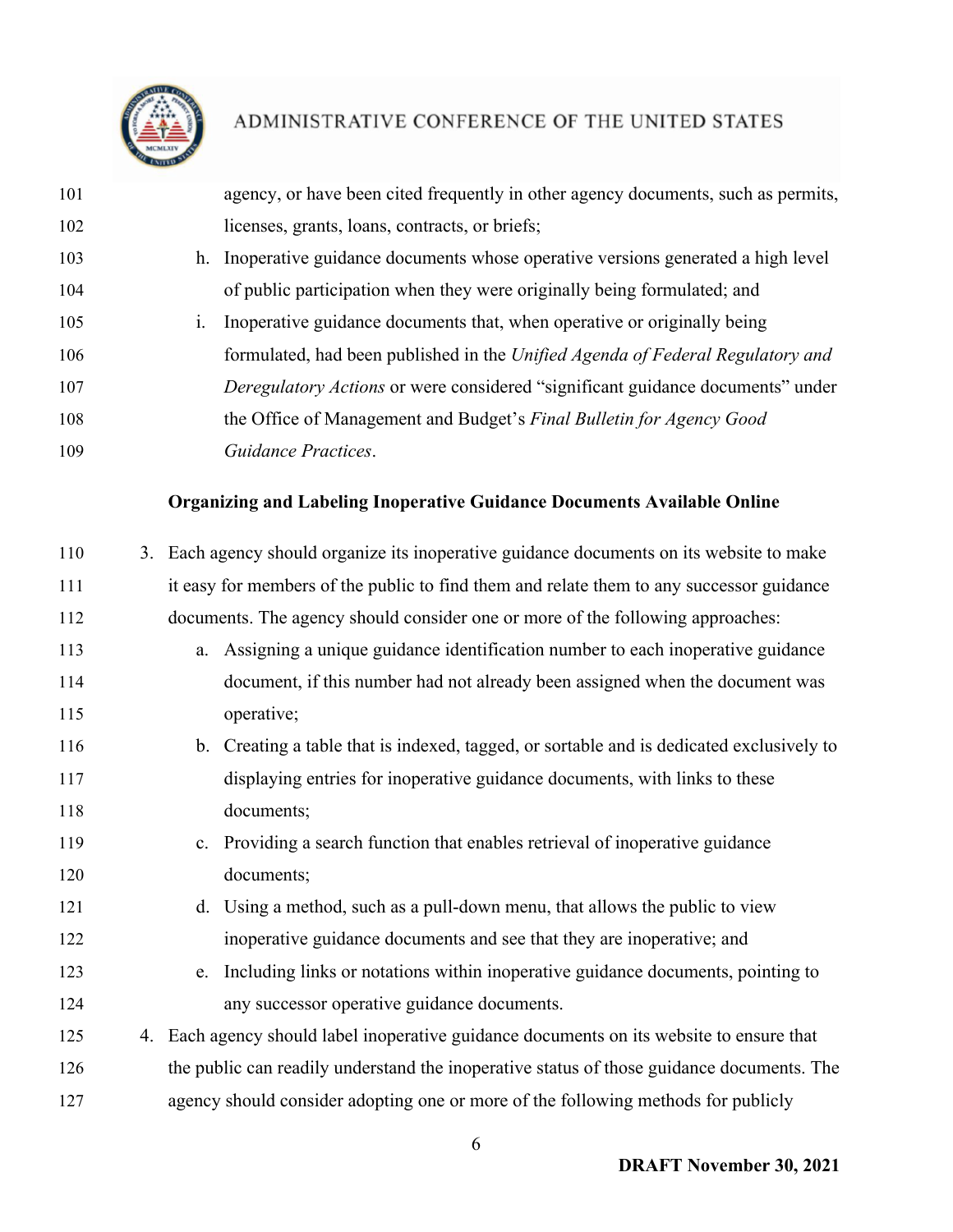

| 128 | labeling its guidance documents as inoperative and then using the selected method or |                                                                                                       |  |
|-----|--------------------------------------------------------------------------------------|-------------------------------------------------------------------------------------------------------|--|
| 129 | methods consistently:                                                                |                                                                                                       |  |
| 130 |                                                                                      | a. Including a watermark that displays "rescinded," "partially rescinded,"                            |  |
| 131 |                                                                                      | "superseded," "partially superseded," "not in use," or similar terminology as                         |  |
| 132 |                                                                                      | appropriate across each page of an inoperative guidance document;                                     |  |
| 133 |                                                                                      | b. Including words such as "rescinded," "partially rescinded," "superseded,"                          |  |
| 134 |                                                                                      | "partially superseded," "not in use," or similar terminology as appropriate within                    |  |
| 135 |                                                                                      | a table in which links to inoperative guidance documents appear;                                      |  |
| 136 |                                                                                      | c. Using an appropriate method, including redline versions or lists of changes, to                    |  |
| 137 |                                                                                      | communicate changes made to a guidance document that has been partially                               |  |
| 138 | rescinded or superseded;                                                             |                                                                                                       |  |
| 139 |                                                                                      | d. Including a prominent stamp at the top of an inoperative guidance document                         |  |
| 140 |                                                                                      | noting that the document is inoperative and indicating the date it became                             |  |
| 141 | inoperative;                                                                         |                                                                                                       |  |
| 142 |                                                                                      | e. Providing cross-references, using links or notations, from an inoperative guidance                 |  |
| 143 |                                                                                      | document to any successor versions of the guidance document, and vice versa;                          |  |
| 144 | and                                                                                  |                                                                                                       |  |
| 145 | f.                                                                                   | Publishing a notice of rescission or partial rescission of a guidance document on                     |  |
| 146 |                                                                                      | the agency's website and providing links to this notice in the inoperative guidance                   |  |
| 147 | document.                                                                            |                                                                                                       |  |
|     |                                                                                      | Using Means in Addition to Agency Websites to Notify the Public When a Guidance                       |  |
|     | <b>Document Has Become Inoperative</b>                                               |                                                                                                       |  |
| 110 |                                                                                      | $\zeta$ $A_{\pm}$ a minimum on aggregate should notify the public that a quidance decument has become |  |

 5. At a minimum, an agency should notify the public that a guidance document has become inoperative in the same way that it notified the public that the operative version of the guidance document was issued or in the same way it would notify the public that an